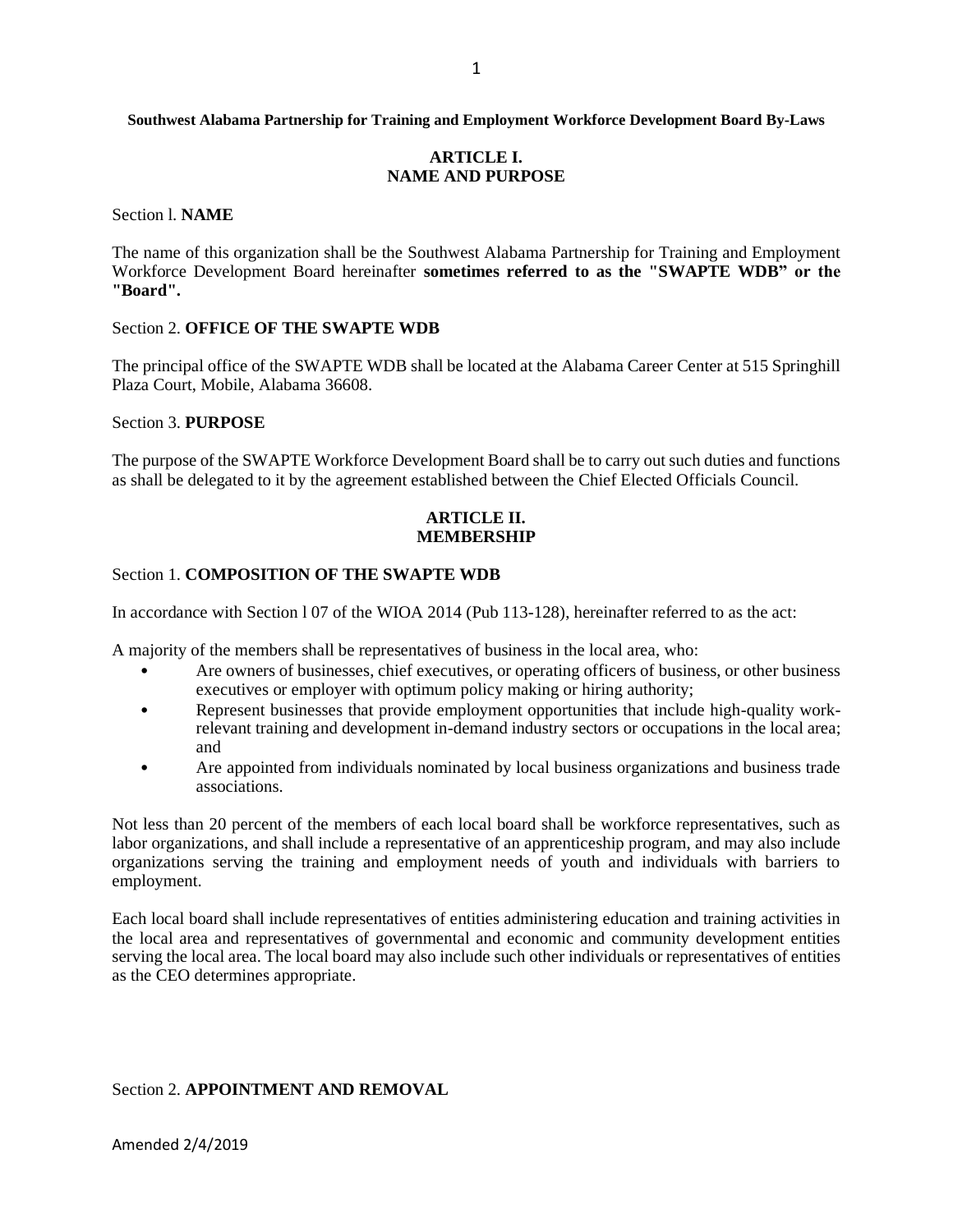Subsection a. The Chief Elected Officials Council (CEOC) shall make all appointments to the SWAPTE WDB, which shall conform to the requirements of Section 107 of the federal Workforce Innovation and Opportunity Act and state statute. The CEOC may remove any member, at any time, with or without cause. Absence from three (3) consecutive Board meetings may result in removal from the Board.

Subsection b. Individuals serving on the Board who subsequently retire or no longer hold the position that made them eligible board members may not continue to serve on the Board as a representative of that segment.

# Section 3. **TERM OF APPOINTMENTS**

Except as provided in Section 2 above, all members shall serve for a term of three years.

## Section 4. **RESIGNATION**

When members deem it necessary to resign from their appointment to the SWAPTE WDB, they shall tender their resignation to the CEOC with copies to the Chair. Such resignation shall be deemed effective upon acceptance of the CEOC. In the event that the Chair resigns, the Vice-Chair shall serve as Acting Chair until such time as the local board elects a new Chair.

## Section 5. **VACANCY**

In the event of a vacancy, the CEOC shall appoint another individual to serve, for the remainder of the unexpired term, in accordance with Section 2 herein.

## Section 6. **COMPENSATION**

Members of the Board shall not receive compensation for their services but may be reimbursed actual and necessary expenses directly related to the discharge of the Board's affairs.

## **ARTICLE III. OFFICERS**

## Section 1. **CHAIR**

The SWAPTE WDB shall elect a Chair who is a representative from business and industry that serves at the pleasure of the SWAPTE WDB. The Chair shall preside at all meetings of the Board and appoint Chairs and members of all standing and special committees and task groups as deemed necessary or desirable unless otherwise specifically provided for within these By-Laws. The Chair shall represent the Board and has the authority to speak on its behalf. The Chair shall have the authority to and shall perform such other duties and functions as may be required by the SWAPTE WDB, its By-Laws, applicable state and federal statutes, and regulations.

## Section 2. **VICE-CHAIR**

The SWAPTE WDB shall elect the Vice-Chair who is a representative from business and industry that serves at the pleasure of the SWAPTE WDB. At the request of, or in the absence of the Chair, the Vice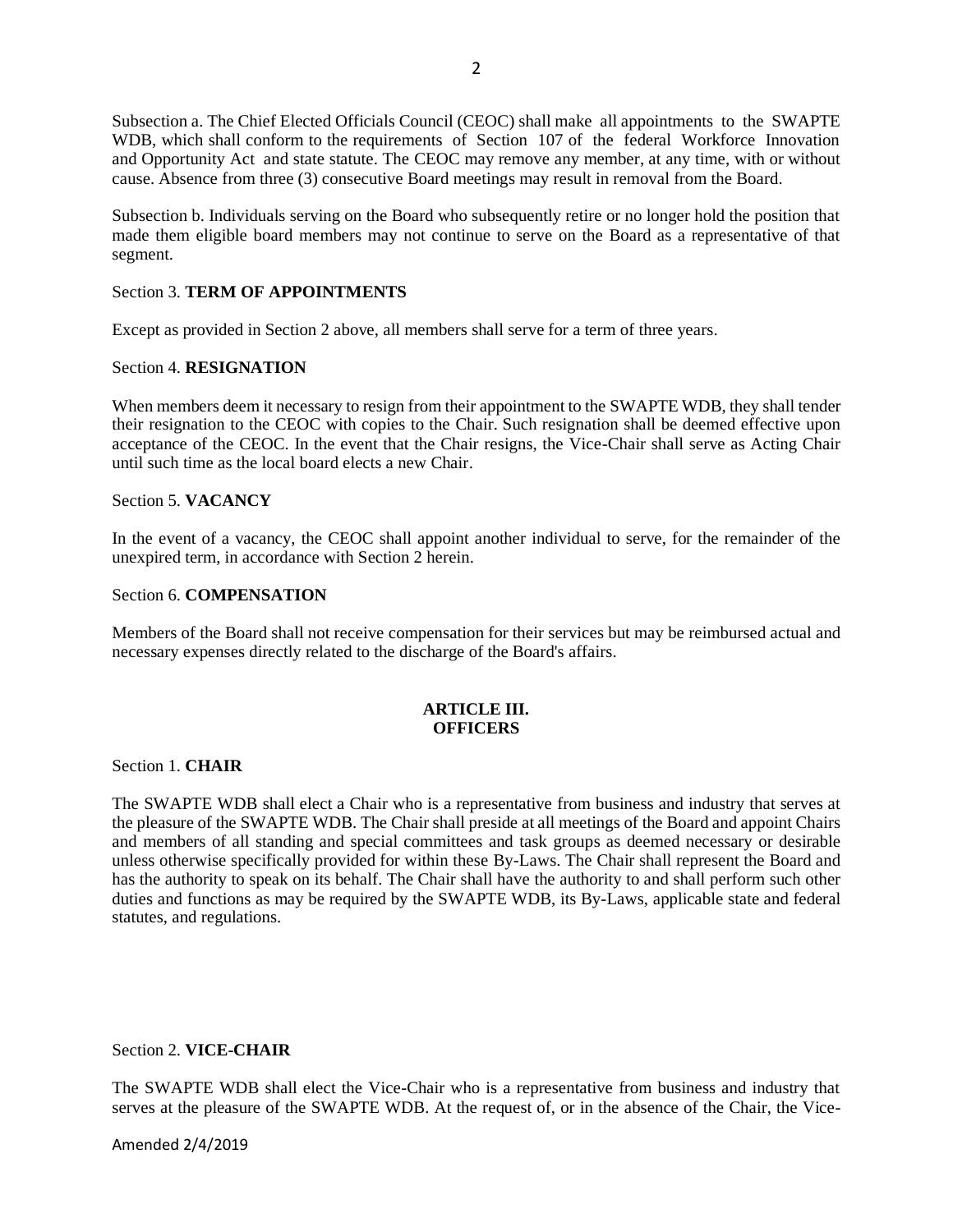Chair shall perform the duties of the Chair and perform other duties assigned by the Chair or by the Board. The Vice-Chair shall have the authority to and shall perform such other duties and functions as may be required by the SWAPTE WDB, its by-Laws and applicable state and federal statutes and regulations.

# Section 3. **SECRETARY**

The Secretary shall keep or cause to be kept minutes at all meetings of the Board or the Executive Committee. The Board staff will provide support in this area.

# Section 4. **TREASURER**

The Treasurer will provide oversight in the development of all program financial activities, and will also chair the Finance committee.

## Section 5. **ABSENCE OF SWAPTE WDB OFFICERS**

In the event that the Chair and Vice-Chair are going to be absent from a meeting, the Chair shall designate a member of the SWAPTE WDB as the Acting Chair, who shall preside at such meeting only.

## Section 6. **VACANCIES**

Vacancies in the offices of Chair or Vice-Chair shall be filled by election by the SWAPTE WDB.

## Section 7. **Nominating Committee**

A Nominating Committee of four members shall be appointed by the Chair. It shall be the duty of this Committee to nominate candidates for the offices to be filled. The Nominating Committee shall report its recommendations at the Executive Committee meeting prior to the Annual Board Meeting for approval and the results will be submitted at the Annual Meeting and included in the agenda, additional nominations from the floor should be permitted. New officers will take their positions at Annual Meeting.

# **ARTICLE IV.**

## **Responsibilities**

Section 1. The functions of the Board shall include the following:

- 1. Develop and submit a local Workforce Plan to the Governor for approval.
- 2. Provide policy guidance for, and oversight of, the programs and activities conducted under the plan in accordance with procedures established by the Board.
- 3. Identify and select One-Stop Operators.
- 4. Approve eligible training providers.
- 5. Identify and select providers for youth services.
- 6. Develop Local Performance Measures in consultation with the Governor.
- 7. Approve budget and administration of grant funds, as developed by the fiscal Agent to carry out the duties of the Board.
- 8. Coordinate activities to develop employer linkages with economic development strategies.
- 9. Develop various agreements and memoranda of understanding as needed.
- 10. Provide an annual report to the Governor.

# **ARTICLE V.**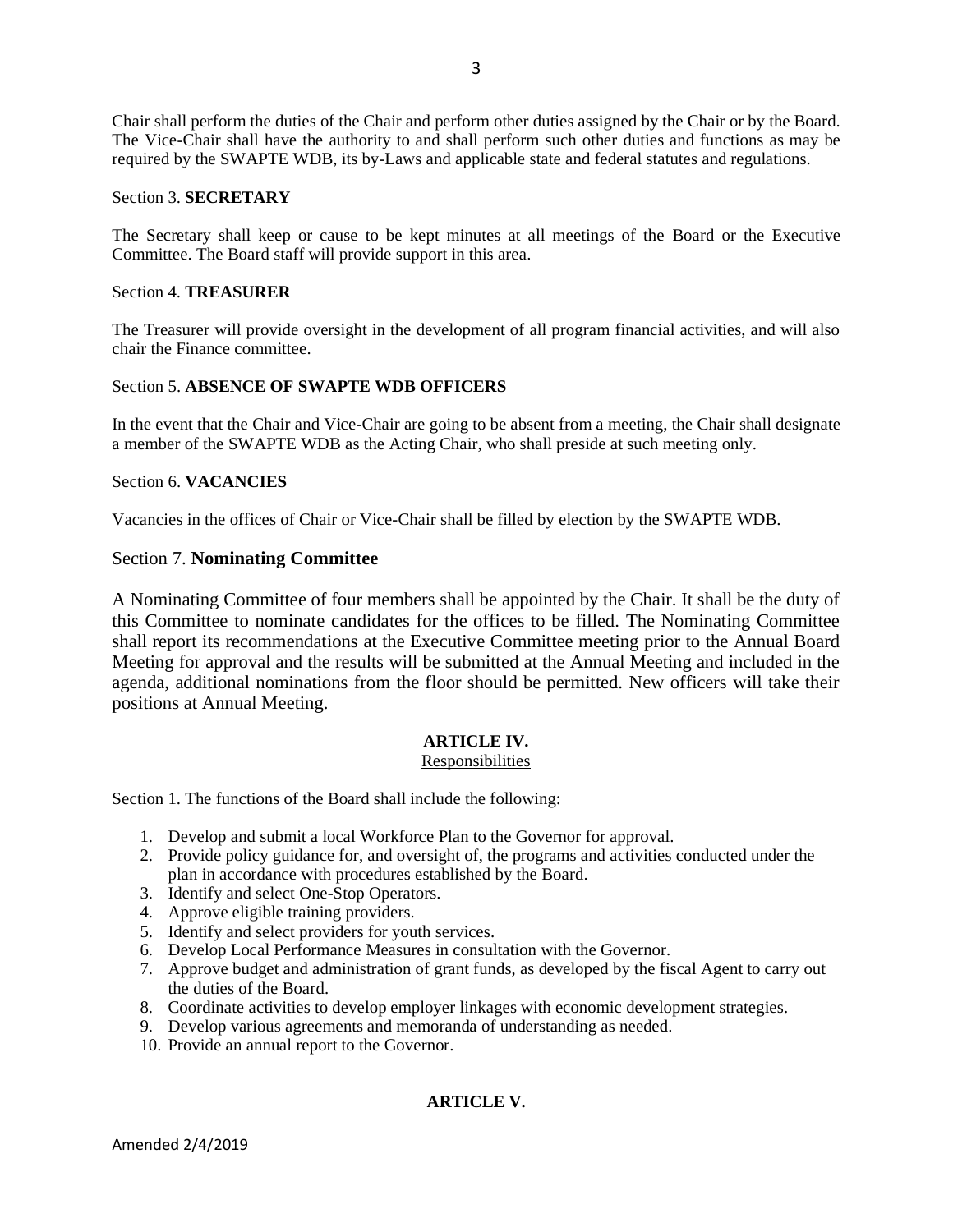## **MEETING PROCEDURES, VOTING RIGHTS, AND QUORUM, CONFICT OF INTEREST**

## Section 1. **MEETING**

The BOARD will meet as it deems necessary at a time and place selected by the Board. The announcement shall include the date, time and location of the meeting. Should a special or emergency meeting be required, public notice shall be made if time permits through advertisement, website, newspaper (if available) the day prior to the meeting if possible. Minutes should be recorded and maintained in file for five (5) years, and shall be opened to the public for inspection during regular business hours and maintained by the fiscal agent.

All Board meetings are subject to the Alabama Open Meeting Act (Act No. 2015-340 and 2015-475) and are open to the public at all times.

## Section 2. **QUORUM**

A quorum shall consist of a simple majority of the membership, including proxies received from board members.

## Section 3. **ATTENDANCE**

Although some absences are expected, members are encouraged to attend as many meetings as possible. The Executive Committee shall review attendance records annually and take such actions as maybe appropriate to encourage attendance. Any member having three consecutive unexcused absences shall be contacted by the Board's staff to determine the status of the member.

## Section 4. **VOTING**

Each board member shall have only one vote. No member of the Board shall cast a vote on the provision of services or any other matter which would provide direct financial benefit to themselves, a family member, or any organization which the member directly represents.

Voting electronically, via internet and email, is permitted when the communication provides the name of the member casting the vote for the purpose of recording the vote in the minutes.

## Section 5. **CONFLICT OF INTEREST**

Each Board member will be asked to sign a Conflict of Interest Policy Statement (see attached) stating his/her understanding that this policy is meant to supplement good judgement and the Local Board member will respect its spirit as well as its wording.

## Section 6. **PROXIES**

To satisfy attendance requirements and quorum requirements, a member may designate the presiding officer or another Board member to exercise his/her proxy at a given meeting. The proxy may not be assigned to a non-member. However, there would be nothing to prevent a non-member from attending a meeting as an observer. Travel expenses would not be allowable for an observer to attend the meeting.

## **ARTICLE VI. COMMITTEES**

Section 1. The Board Chair shall designate committees and appoint the chairperson of all committees. The committees of the Board will meet as needed. A quorum shall consist of those members present and voting.